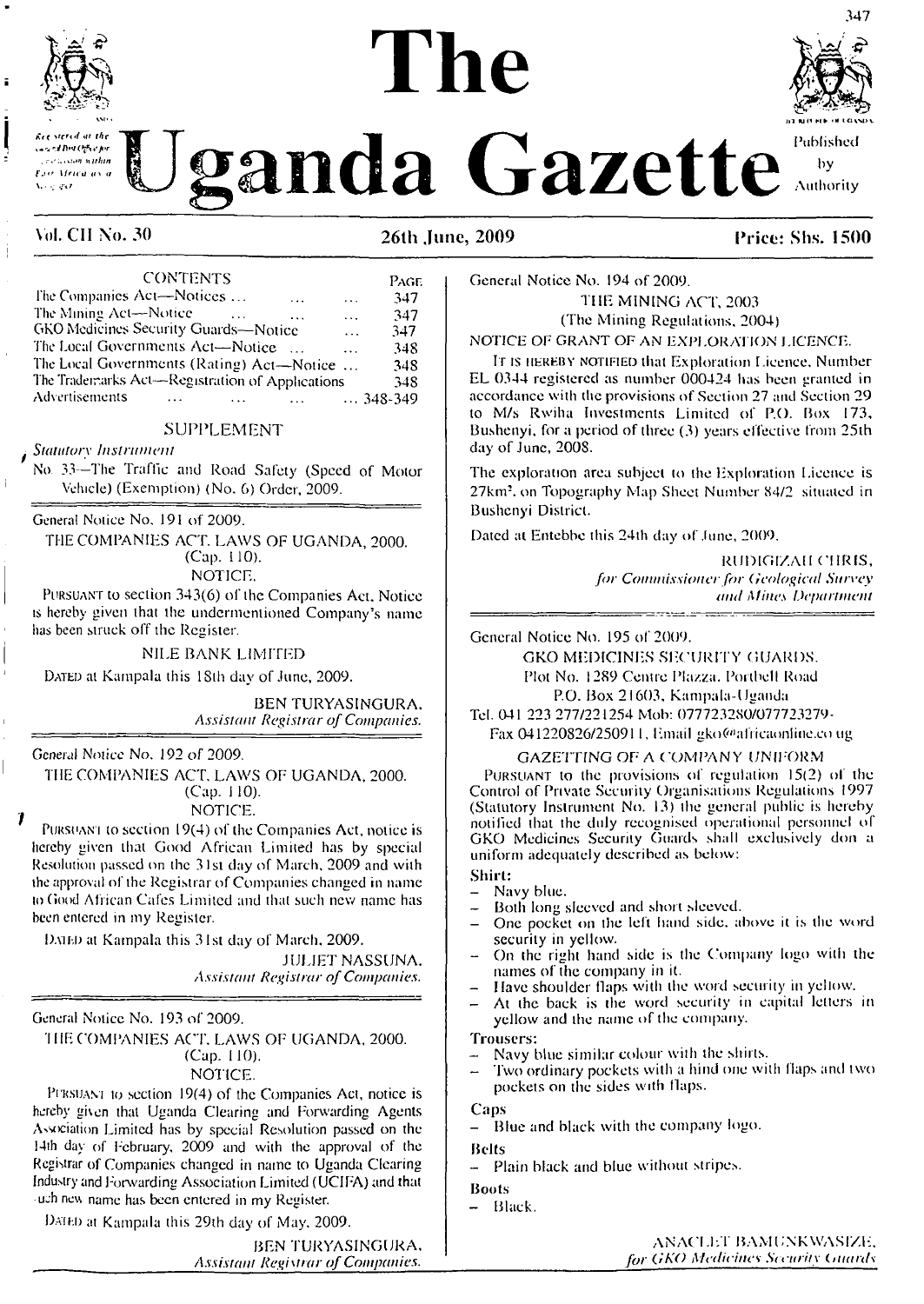General Notice No. 196 of 2009.

#### THE LOCAL GOVERNMENTS ACT

(Cap. 243)

*Section 137 (1)*

#### **NOTICE**

# PUBLICATION OF BY-ELECTION RESULTS FOR SUBCOUNTY WOMAN COUNCILLOR. KABERAMAIDO COUNTY KABERAMAIDO DISTRICT AND DIRECTLY ELECTED COUNCILLOR, OYAM COUNTY NORTH, OYAM DISTRIT

NOTICE IS HEREBY GIVEN by the Electoral Commission that the Local Governments Council by-election results in the Self-. attached to this notice are hereby published in accordance with section 137(1) of the Local Governments Act. Cap. 243.

## **SCHEDULE**

| <b>District</b> | <b>Election Category</b><br>54 Kaberamaido Subcounty Woman Councillor 200 Kaberamaido Cty | Constituency       | Electoral Area<br>06 Kaberamaido | Name of Elected Candidate Party or Independent<br>IPERU Hellen | Independent |
|-----------------|-------------------------------------------------------------------------------------------|--------------------|----------------------------------|----------------------------------------------------------------|-------------|
| 76 Oyam         | District Directly Elected<br>Councillor                                                   | 004 Ovam Ctv North |                                  | 05 Ovam Town Council ENGOLA Okello Samuel                      | UPC         |
|                 |                                                                                           |                    |                                  |                                                                |             |

Issued at Kampala this 26th day of June, 2009.

General Notice No. 197 of 2009.

# THE LOCAL GOVERNMENTS (RATING) ACT CERTIFICATE BY CHAIRPERSON OF VALUATION **COURT** *Under section 19*

In accordance with section 19 of the Local Governments (Rating) Act. 2005. I certify that the Valuation Court appointed to consider objections to the draft valuation list for the period 2008/09 has duly sal and found no objections raised and no necessary alterations and amendments made to the draft valuation list.

Now. having satisfied myself that, there arc no objections, alterations or amendments carried out, I certify that the draft valuation list shall henceforth become the valuation list for 2009/10.

Dated al Mbale this 25lh day of June. 2009.

*Chairperson of Valuation Court.*

General Notice No. 198 of 2009. THE TRADE MARKS ACT.

# (Cap. 83).

# NOTICE.

NOTICE IS HEREBY GIVEN that any person who has grounds to oppose the registration of any of lhe marks advertised herein may within sixty days from the date of this *Gazette.* lodge a Notice ol opposition on Trade Mark Form No. 6 together with a fee of Shs. 4000 in case of National applicants or USS 250 in case of Foreign applicants. The period *of lodging* Notice of opposition may be extended in suitable cases by the Registrar as he thinks fit upon such terms as he may direct. Formal opposition should not be lodged until after reasonable notice has been given by letter to the applicant so that he may have an opportunity to with draw his application before the expense *of* opposition proceedings is incurred. Failure to give such notice will be taken into account in considering any application by the opponent ior an order for costs *if the opposition* is uncontested by the applicant. Representations of the marks herein advertised can be inspected at rhe *office* of *the* Registrar ol Trade Marks. Amamu House. PI, .• No. 5B George Street. RO. Box 6848. Kampala.

|      | Chairman, Electoral Commuss.r.     |
|------|------------------------------------|
| (21) | APPLICATION NO. 40075 IN PART "A". |
| (52) | Class 32.                          |
|      | (54)                               |
|      |                                    |

ENG. DR. BADRU M. KIGGIX>

# $(53)$

(59) (64)

(57) *Nature of goods—* Beers: mineral and aerated uaw? and other non-alcoholic drinks; fruit drinks and fruit juices; syrups and other preparations f:r making beverages.

(73) *Name ofapplicant—* 2K Investments (U) Limited

- (77) *Address—* P.O. Box 40036. Nakawa. Kampala. Uganda.
- (74)

(22) *Date offiling application—* 23rd June. 2009

Kampala. MERCY KYOMUGASHO K. NDYAHIKAYO.<br>23rd June, 2009. Assistant Registrar of Trade Mars. 23rd June. 2009. *Assistant Registrar of Trade JhvL*

# **ADVERTISEMENTS**

## THE REGISTRATION OF TITLES ACT

(Cap. 230).

NOTICE.

#### ISSUE OF SPECIAL CERTIFICATE OP TITLE

Buddu Block 677 Plot 29 Land at Kimi.

NOTICE IS HEREBY GIVEN that after the expiration of  $\rightarrow$ month from the publication hereof. I intend to issue in  $\mathbb{C}^2$ names of Karimu Ssalongo P.O. Box 350 Kampala I a special Certificate of Title under the above mentions. Block and Plot, the Certificate of Title which was  $\sigma_{\text{R21m-}}$ . issued having been lost.

Masaka. GALIWANGO HERMAN NSUBUGA 17th June. 2009. *for Ag. Commissioner Land Register*.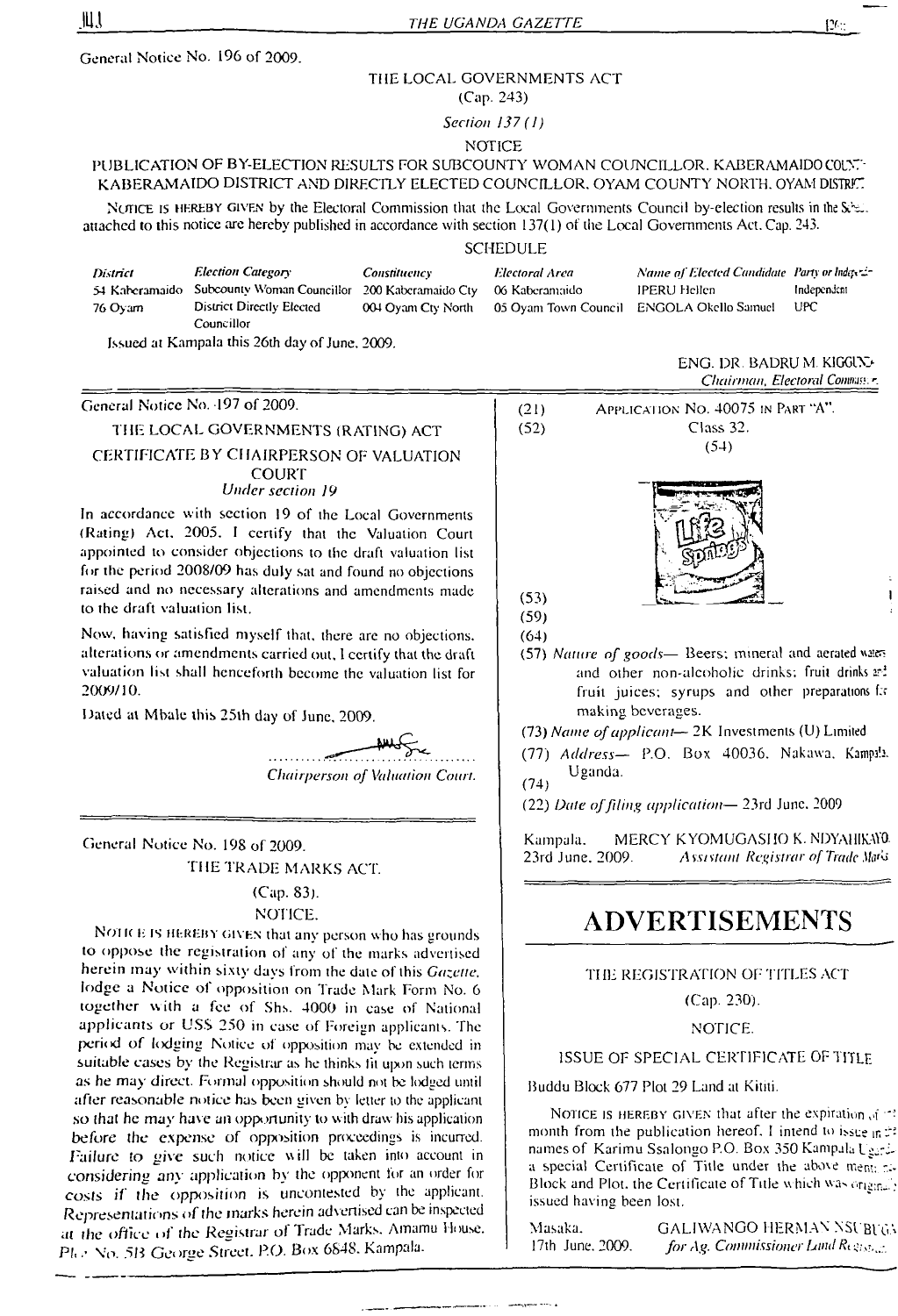# THE REGISTRATION OF TITLES ACT. (Cap. 230). NOTICE.

ISSUE OF SPECIAL CERTIFICATE OF TITLE.

Busiro Block 269 Plot 291 Land at Kavumba.

Notice is HEREBY GIVEN that after the expiration of one month from the publication hereof. <sup>I</sup> intend to issue in the names of Lukwago Abraham Ssalongo. a special Certificate ol Title under the above Block and Plot, the Certificate of Title which was originally issued having been lost.

Kampala, MUHEREZA EDWIN,<br>15th June, 2009. *for Ag. Commissioner Land Registration* 15th June. 2009. *for Ag. Commissioner Land Registration.*

#### THE REGISTRATION OF TITLES ACT.

# (Cap. 230).

#### NOTICE.

#### ISSUE OF SPECIAL CERTIFICATE OF TITLE.

*f* Mawokota Block <sup>206</sup> Plot <sup>5</sup> Land at Masazi.

NOTICE IS HEREBY GIVEN that after the expiration of one month from the publication hereof. <sup>I</sup> intend to issue in the names of Yisaka Serwanga, a special Certificate of Title under the above Block and Plot, the Certificate of Title which was originally issued having been lost.

Kampala, DAN OUNDO MALINGU,<br>15th June, 2009. for Ag. Commissioner Land Registration. 15th June. 2009. *forAg. Commissioner Land Registration.*

THE REGISTRATION OF TITLES ACT.

(Cap. 230).

NOTICE.

#### ISSUE OF SPECIAL CERTIFICATE OF TITLE.

Kyadondo Block 159 Plot 64 Land at Namulonge.

NOTICE IS HEREBY GIVEN that after the expiration of one month from the publication hereof. <sup>I</sup> intend to issue in the *f* names of Manwcri Mukasa. a special Certificate of Title under the above Block and Plot, the Certificate of Tide which was originally issued having been lost.

Kampala, NAMUTEBI VERONICA SENABULYA. 20th April, 2009. *for Ag. Commissioner Land Registration.* 

#### THE REGISTRATION OF TITLES ACT.

# (Cap. 230).

NOTICE.

#### ISSUE OF SPECIAL CERTIFICATE OF TITLE.

Buddu Block 277 Plot 161 Land at Magando and Misanvu Measuring 6.05 Hectares.

NOHCE IS HEREBY GIVEN that after the expiration of one month from the publication hereof. <sup>I</sup> intend to issue in the names of Yeloniinu Lubega dec'd of Magando & Misanvu P.O. Box 230 Masaka, a special Certificate of Title under the above mentioned Block and Plot, the Certificate of Title which was originally issued having been lost

Masaka. GALIWANGO HERMAN NSUBUGA. 28th April. 2009. *for Ag. Commissioner Land Registration.* 

## THE REGISTRATION OF TITLES ACT.

# (Cap. 230). NOTICE.

ISSUE OF SPECIAL CERTIFICATE OF TITLE. Busiro Block 349 Plot 134 Land at Nalumunyi.

Notice is hereby given that after the expiration of one month from the publication hereof. <sup>I</sup> intend to issue in the names of Yoanna Scrunjogi, a special Certificate of Title under the above Block and Plot, the Certificate of Title which was originally issued having been lost.

Kampala, NYOMBI ROBERT,<br>21st April, 2009. *for Ag. Commissioner Land Registration*. 21st April. 2009. *forAg. Commissioner hind Registration.*

# THE REGISTRATION OF TITLES ACT. (Cap. 230). NOTICE.

ISSUE OF SPECIAL CERTIFICATE OF TITLE. Busiro Block 192 Plot 77 Land at Kiwumu.

NOTICE IS HEREBY GIVEN that after the expiration of one month from the publication hereof, <sup>I</sup> intend to issue in the names of Kyabainze (Deceased), a special Certificate of 'Title under the above Block and Plot, the Certificate of'Title which was originally issued having been lost.

Kampala, KAKEREWE YUSUF, 22nd May, 2009. *for Ag. Commissioner Land Registration*. 22nd May, 2009. *forAg. Commissioner Land Registration.*

#### THE REGISTRATION OF TITLES ACT.

(Cap. 230). NOTICE.

#### ISSUE OF SPECIAL CERTIFICATE OF TITLE.

Busiro Block 192 Plot 81 Land al Kiwumu.

NOTICE IS HEREBY GIVEN that after the expiration of one month from the publication hereof, <sup>I</sup> intend to issue in the names of Yozefu Kanakulya of Kiwumu. a special Certificate of 'Title under the above Block and Plot, the Certificate of 'Title which was originally issued having been lost.

Kampala. KAKEREWE YUSUF, 22nd May, 2009. *for Ag. Commissioner Land Registration*.

> THE REGISTRATION OF TITLES ACT. (Cap. 230).

#### NOTICE.

#### ISSUE OF SPECIAL CERTIFICATE OF TITLE.

Kyadondo Block 66 Plot 18 Land at Nabinaka.

NOIICE IS HEREBY GIVEN that after the expiration of one month from the publication hereof. <sup>I</sup> intend to issue in the names of The Administrator General, a special Certificate of 'Title under the above Block and Plot, the ( ciiilicatc ol 'Title which was originally issued having been lost.

Kampala. KAKEREWI YUSUF. |7th June. 20W. *for Ag. Commissioner I.and Registration*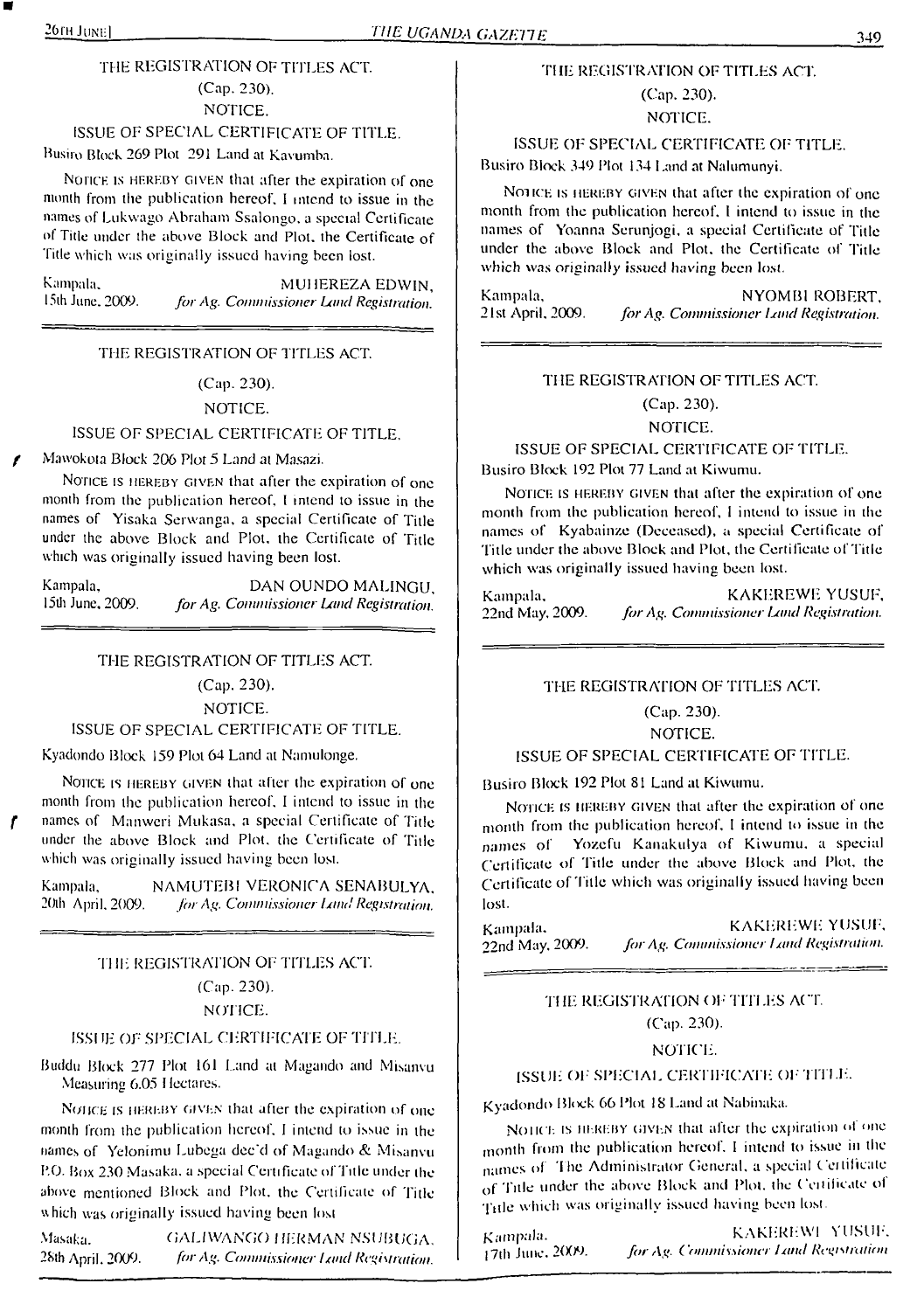# THE REGISTRATION OF TITLES ACT.

(Cap. 230). NOTICE.

#### ISSUE OF SPECIAL CERTIFICATE OF TITLE.

Kyadondo Block 215 Plot 702 [.and at Kulambiro.

NOTICE IS HEREBY GIVEN that after the expiration of one month from the publication hereof. <sup>I</sup> intend to issue in the names of Mugisha Fred of Kulambiro. Kyadondo. a special Certificate of Title under the above Block and Plot, the Certificate of Title which was originally issued having been lost.

Kampala. MUHEREZA EDWIN,<br>24th June, 2009. for Ag. Commissioner Land Registration. 24th June. 2009. *forAg. Commissioner Land Registration.*

#### THE REGISTRATION OF TITLES ACT.

#### (Cap. 230).

#### NOTICE.

# ISSUE OF SPECIAL CERTIFICATE OF TITLE.

Kibuga Block 26 Plot 353 at Bulange.

NOTICE IS HEREBY GIVEN that after the expiration of one month from the publication hereof. <sup>I</sup> intend to issue in the names of Berusaza Luzige. a special Certificate of Title under the above Block and Plot, the Certificate of Title which was originally issued having been lost.

Kampala. MUHEREZA EDWIN.

16th June, 2009. *for Ag. Commissioner Land Registration.* 

IN THE CHIEF MAGISTRATES COURT OF MBARARA AT NTUNGAMO

# MISCELLANEOUS APPLICATION NO. 0006 OF 2009 IN THE MATTER OF THE MONEY LENDERS ACT CAP 264 OF THE LAWS OF' UGANDA

#### AND

IN THE MATTER OF AN APPLICATION FOR A CERTIFICATE AUTHORISING THE RENEWAL OF THE GRANT OF MONEY LENDERS CERTIFICATE *(Under Section 3 Money Lenders Act and Rule 3 Money Lenders Certificate/Liccnce) Rules*

#### NOTICE

Take notice that this court shall be moved on the 18th day of August,  $2009$  at  $9.00$  O'clock in the forenoon or soon thereafter as Counsel for the applicant can be heard upon an application for grant of a Certificate authorising Rural Urban Savings and Credit Association (RUSCA) Limited to cany on the business of Money Lending under the name, trade and style of Rural-Urban Savings and Credit Association (RUSCA) Limited of P.O. Box 226. Ntungamo.

Any person who wishes to raise objection against such grant is notified to attend.

Dated this 18th day of June. 2009.

THE REGISTRATION OF TITLES ACT. (Cap. 230). NOTICE.

## ISSUE OF SPECIAL CERTIFICATE OF TITLE.

*Leasehold Register—*Volume 451 Folio 8 Plot No. 6 Miro Road. Jinja District.

Notice is hereby given that after the expiration of one month from the publication hereof. <sup>1</sup> intend to issue in the names of Pritamsingh Sownd and Kartarsingh Sownd both of P.O. Box 297. Jinja. a special Certificate of Title under the above Volume and Folio, the Certificate of Title which was originally issued having been lost.

Kampala, EDWARD KARIBWENDE.<br>25th June, 2009. *for Ag. Commissioner Land Registration.* 25th June. 2009. *forAg. Commissioner Land Registration.*

# THE REGISTRATION OF TITLES ACT.

(Cap. 230).

#### NOTICE.

#### ISSUE OF SPECIAL CERTIFICATE OF TITLE.

Kibuga Block 19 Plots 315 & 372 at Nateie.

Notice is hereby given that after the expiration of one month from the publication hereof. I intend to issue in the names of Aisa Kampi of Sennyondo. Butambala. a special Certificate of Title under the above Block and Plots, the Certificate of Title which was originally issued having been lost.

Kampala. MUHEREZA EDWIN.<br>21st April, 2009. for Ag. Commissioner Land Registration. 21st April. 2009. *forAg. Commissioner Land Registration.*

## IN THE CHIEF MAGISTRATES COURT OF BUSHENYI AT BUSHENYI

# MISCELLANEOUS APPLICATION NO. 0079 OF 2009

# IN THE MATTER OF THE MONEY LENDERS ACT

# AND

# IN THE MATTER OF AN APPLICATION FOR MONEY LENDERS CERTIFICATE BY RADA PROJECTS LIMITED

## NOTICE

Take notice that on the 30th day of June. 2009 at 2.30 p.m in the afternoon, an application will be heard on behalf of the applicant for grant of a Certificate authorising Rada Projects Limited Plot 8 Liberation Road P.O. Box 380 Bushenyi to carry on the business of Money Lending under the name and style at the above address.

Any person who wishes to raise objection against such erant is notified to attend.

Dated al Bushenyi this 10th day of June. 2009.

*Magistrate*

Printed and Published by Uganda Printing and Publishing Corporation. P.O. Box 33. Entebbe. Uganda.

*Magistrate Grade I.*

 $\cdot$ 

 $330$